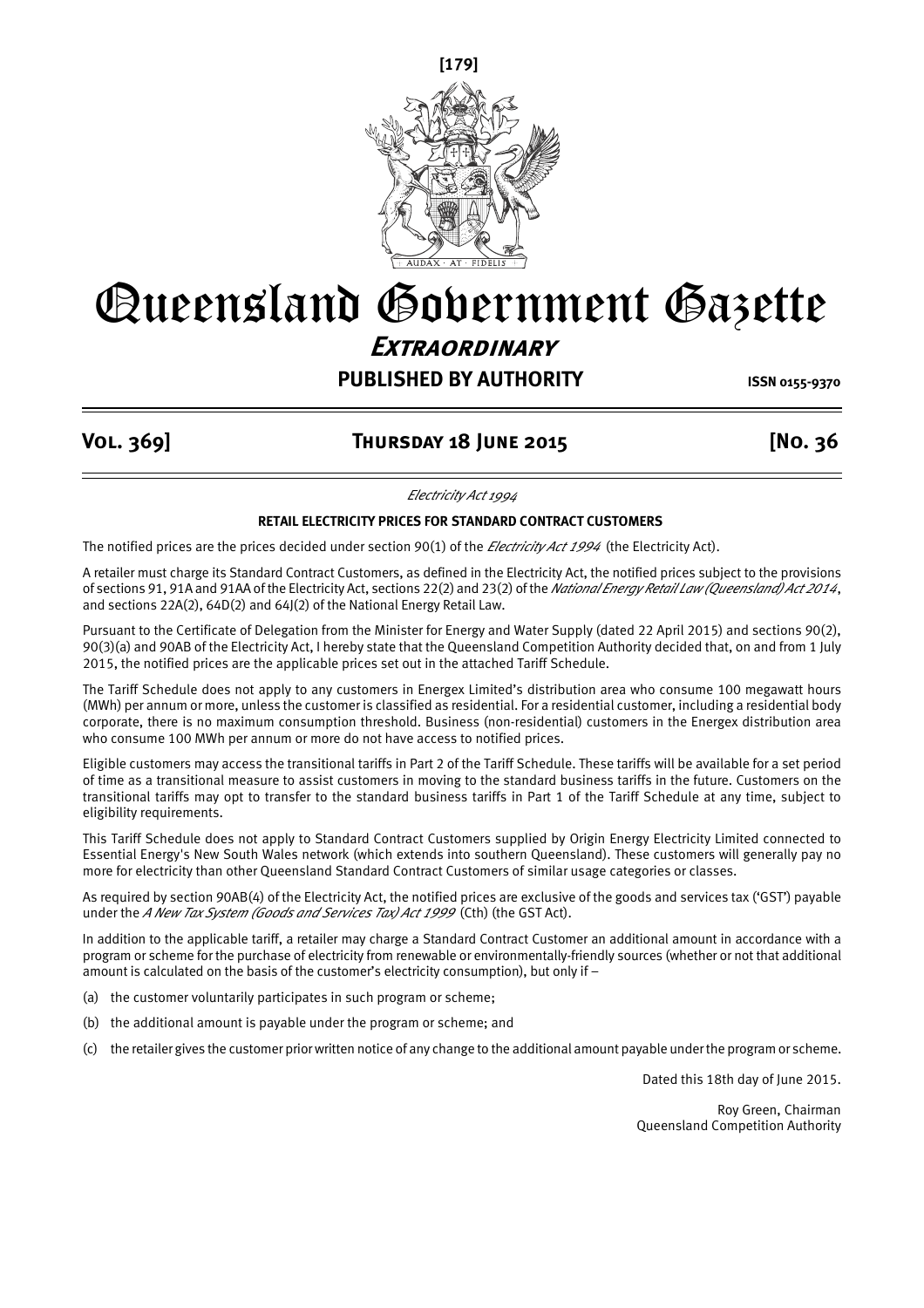#### **TARIFF SCHEDULE**

**Note 1:** For the purposes of sections 90, 91, 91A and 91AA of the Electricity Act, the tariffs and other retail fees and charges in this Tariff Schedule are exclusive of GST payable under the GST Act.

**Note 2:** This Tariff Schedule replaces the Tariff Schedule published in the Queensland Government Gazette on 18 July 2014.

**Note 3:** This Tariff Schedule is structured in several Parts:

- Parts 1 to 5 (inclusive) apply to eligible Standard Contract Customers in Ergon Energy Corporation Limited's and Energex Limited's distribution area, and large customers on a Standard Contract of Ergon Energy Queensland Pty Ltd; and
- Part 6 applies to eligible Standard Contract Customers of Ergon Energy Queensland Pty Ltd. Eligible customers of other retailers may apply directly to the Department of Energy and Water Supply for relief from electricity charges if a drought declaration is in force – see Part 6 for more detail.

**Note 4:** To ensure the correct application of the tariffs set out in this Tariff Schedule, the retailer and the customer must have regard to Part 4 (Application of Tariffs for Customers on Notified Prices – General).

**Note 5:** Any reference in this Tariff Schedule to a time is a reference to Eastern Standard Time.

**Note 6:** "NMI" means the National Metering Identifier and is applicable to the point at which a premises is connected to a distribution entity's network.

**Note 7:** A primary tariff is the tariff that reflects the primary use of the premises or the majority of the load, and is capable of existing by itself against a NMI. A secondary tariff is any other tariff.

**Note 8:** Only days that supply is connected are to be counted for billing of charges.

**Note 9:** A service fee is a fixed amount charged daily to cover the costs of maintaining electricity supply to a premises, including the costs associated with the provision of equipment and general administration. Retailers may use different terms for this charge, including Service Charge, Daily Supply Charge and Service to Property Charge.

**Note 10**: From 1 July 2015, metering charges will no longer be included in notified prices. Metering charges will now be applied in addition to the notified prices contained in this gazette.

**Note 11:** Unless otherwise defined, the terminology used in this Tariff Schedule is intended to be consistent with the energy laws.

**Part 1** 

#### **TARIFFS FOR RESIDENTIAL, COMMERCIAL AND RURAL APPLICATIONS**

#### *Tariff 11* **– Residential (Lighting, Power and Continuous Water Heating) –**

This tariff is applicable to a customer who is classified as residential by the relevant retailer and can be accessed by a business customer consuming less than 100MWh per annum providing it is in conjunction with a primary business tariff (Tariff 20, 21, 22, 22A, 24, 41, 62, 65 or 66) at the same NMI.

This tariff is also applicable to electricity used in separately metered common sections of residential premises consisting of more than one flat or home unit.

This tariff cannot be used in conjunction with Tariff 12 (Residential) (Time-of-Use), Tariff 12A (Residential) (Time-of-Use) or Tariff 14 (Residential) (Seasonal Timeof-Use Demand) at the same NMI.

Where a NMI has multiple meters, the consumption for all meters that record consumption for Tariff 11 will be aggregated for billing purposes.

No large customers are eligible for this tariff.

All Consumption **22.238 c/kWh** 

plus a Service Fee per metering point per day of **106.728 c**

Further applications of this tariff are described in Part 4 (Application of Tariffs for Customers on Notified Prices – General) and Part 5 (Concessional Applications of Tariffs 11, 12, 12A and 14 (Residential)).

#### *Tariff 12* **– Residential (Lighting, Power and Continuous Water Heating) (Time-of-Use) –**

This tariff is applicable to a customer in Energex Limited's distribution area who is classified as residential by the relevant retail entity and can be accessed by a business customer consuming less than 100MWh per annum providing it is in conjunction with a primary business tariff (Tariff 20, 21, 22, 41, 62, 65 or 66) at the same NMI.

This tariff is also applicable to electricity used in separately metered common sections of residential premises consisting of more than one flat or home unit.

This tariff cannot be used in conjunction with Tariff 11 (Residential) at the same NMI.

Where a NMI has multiple meters, the consumption for all meters that record consumption for Tariff 12 will be aggregated for billing purposes.

No large customers are eligible for this tariff.

Customers must have the appropriate metering installed in order to access this tariff.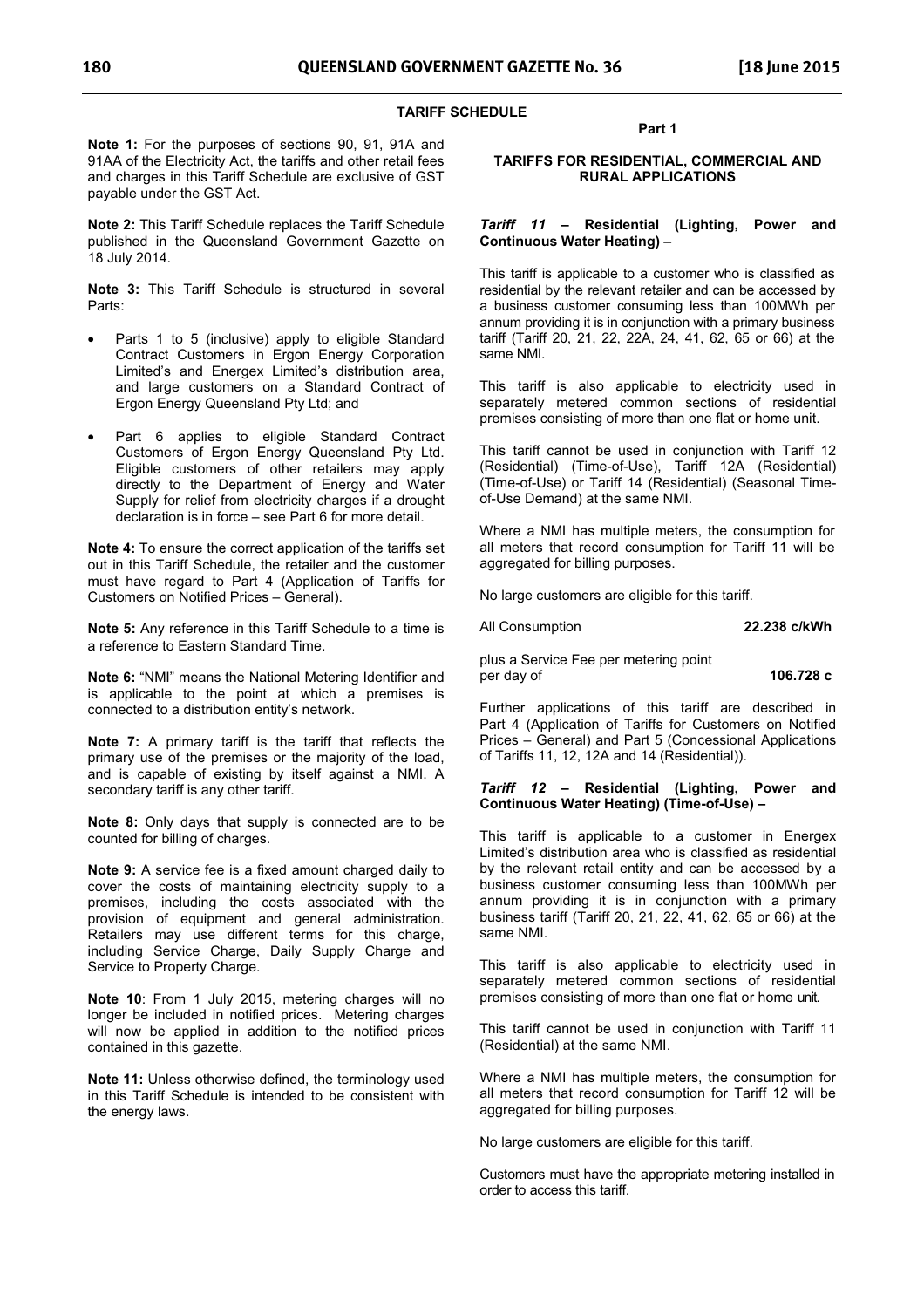| All consumption                                         |                              |
|---------------------------------------------------------|------------------------------|
| Weekdays:<br>Off-Peak (10pm-7am)                        | 16.262 c/kWh                 |
| Shoulder (7am-4pm), (8pm-10pm)                          | 21.125 c/kWh                 |
| Peak (4pm-8pm)                                          | 29.845 c/kWh                 |
| Weekends:<br>Off-Peak (10pm-7am)<br>Shoulder (7am-10pm) | 16.262 c/kWh<br>21.125 c/kWh |
| plus a Service Fee per metering point<br>per day of     | 106.728 c                    |

Further applications of this tariff are described in Part 4 (Application of Tariffs for Customers on Notified Prices – General) and Part 5 (Concessional Applications of Tariffs 11, 12, 12A and 14 (Residential)).

#### *Tariff 12A* **– Residential (Lighting, Power and Continuous Water Heating) (Time-of-Use) –**

This tariff is applicable to a customer in Ergon Energy Corporation Limited's distribution area who is classified as residential by the relevant retailer and can be accessed by a business customer consuming less than 100MWh per annum providing it is in conjunction with a primary business tariff (Tariff 20, 21, 22, 22A, 24 41, 62, 65 or 66) at the same NMI.

This tariff is also applicable to electricity used in separately metered common sections of residential premises consisting of more than one flat or home unit.

This tariff cannot be used in conjunction with Tariff 11 or 14 (Residential) at the same NMI.

Where a NMI has multiple meters, the consumption for all meters that record consumption for Tariff 12A will be aggregated for billing purposes.

No large customers are eligible for this tariff.

Customers must have the appropriate metering installed in order to access this tariff.

| Consumption during Summer (December, January and<br>February):<br>Peak                          |              |
|-------------------------------------------------------------------------------------------------|--------------|
| Weekdays 4:30pm to 9pm                                                                          | 47.120 c/kWh |
| Shoulder<br>Weekdays 3:00pm to 4:30pm<br>Weekdays 9:00pm to 9:30pm<br>Weekends 3:00pm to 9:30pm | 47.120 c/kWh |
| Off-peak<br>All other times                                                                     | 17.334 c/kWh |
| Non-summer consumption (March - November)<br>All Consumption                                    | 17.334 c/kWh |
| plus a Service Fee per metering point<br>per day of                                             | 117.447 с    |

Further applications of this tariff are described in Part 4 (Application of Tariffs for Customers on Notified Prices – General) and Part 5 (Concessional Applications of Tariffs 11, 12, 12A and 14 (Residential)).

#### *Tariff 14* **– Residential (Seasonal Time-of-Use Demand) –**

This tariff is applicable to a customer in Ergon Energy Corporation Limited's distribution area who is classified as residential by the relevant retailer.

Customers must have the appropriate metering installed in order to access this tariff. Where a NMI has multiple meters, the consumption for all meters that record consumption for Tariff 14 will be aggregated for billing purposes.

This tariff is available at the absolute discretion of the retailer and the distribution entity.

Demand Charges

'Demand' refers to the import demand in kilowatts (No adjustment to import demand is made for export to the distribution network).

Peak Demand - demand between 3:00pm and 9:30pm, any day of the week, in summer months (December, January and February).

Off Peak Demand - demand at all times in non-summer months (March to November inclusive).

Peak Demand Calculation

The Peak Demand Calculation uses the customer's top 4 peak demand days (based on daily individual maximum half hour kW demand) in the peak window (3:00pm to 9:30pm). This is a separate calculation in each summer month (December, January and February). The demand charge will be applied to the average kW demand calculated for the total 52 half hour period each month (ie.13 half hour intervals in each peak window x 4 peak demand days).

**\$50.100** per kilowatt per month of chargeable peak demand.

Off Peak Demand Calculation

The Off Peak Demand Calculation uses the highest maximum kW demand in any single half hour at any time during each non-summer month (March to November inclusive). The off peak demand quantity is subject to a minimum chargeable demand of 3kW. The off peak demand charge does not apply in summer months.

**\$9.274** per kilowatt per month of chargeable off-peak demand.

All Consumption **13.213 c/kWh**

plus a Service Fee per metering point per day of **76.532 c**

Further applications of this tariff are described in Part 4 (Application of Tariffs for Customers on Notified Prices – General) and Part 5 (Concessional Applications of Tariffs 11, 12, 12A and 14 (Residential)).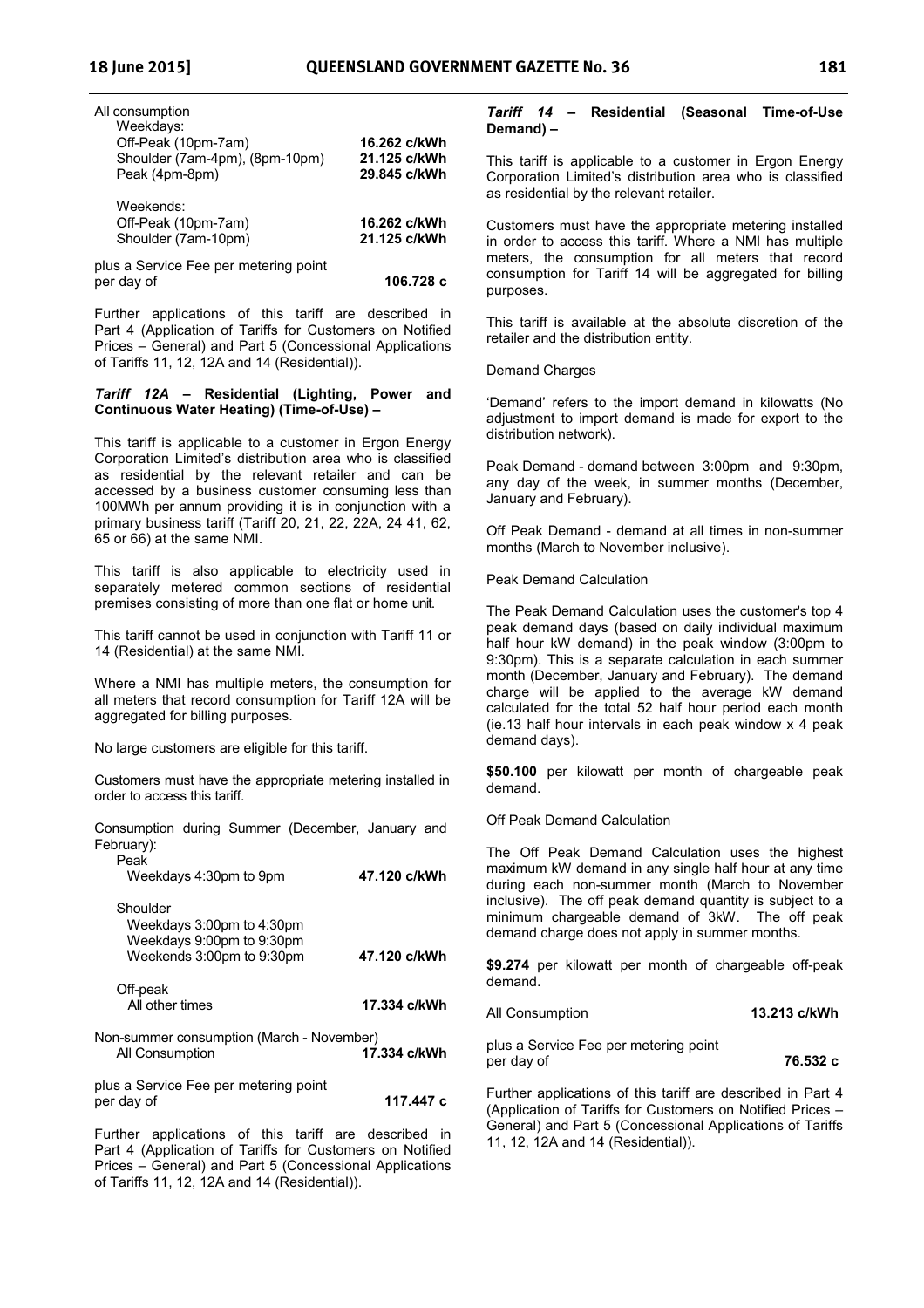#### *Tariff 20* **– Business General Supply –**

This tariff cannot be accessed by large customers. Refer Part 2 for transitional tariffs for existing large customers.

Residential customers can access this tariff providing:

- the electricity is used in separately metered common sections of residential premises consisting of more than one flat or home unit; or
- it is in conjunction with a primary residential tariff at the same NMI.

| All Consumption | 22.481 c/kWh |
|-----------------|--------------|
|                 |              |

plus a Service Fee per metering point per day of **130.556 c** 

#### *Tariff 22* **– Business General Supply – Time-of-Use –**

This tariff is accessible by a business customer consuming less than 100MWh per annum in Energex Limited's distribution area.

In Ergon Energy Corporation Limited's distribution area this tariff will be phased out no later than 30 June 2017 and no new customers will be supplied under this tariff. It is available only to customers taking supply under Tariff 22 at 30 June 2015.

This tariff cannot be accessed by large customers. Refer Part 2 for transitional tariffs for existing large customers.

Residential customers can access this tariff providing:

- the electricity is used in separately metered common sections of residential premises consisting of more than one flat or home unit; or
- it is in conjunction with a primary residential tariff at the same NMI.

Customers must have the appropriate metering installed in order to access this tariff.

For electricity consumed between the hours of 7.00 am and 9.00 pm, Monday to Friday inclusive -

# All Consumption **24.516 c/kWh**

For electricity consumed at other times -

| All Consumption                       | 19.206 c/kWh |
|---------------------------------------|--------------|
| plus a Service Fee per metering point |              |
| per day of                            | 130.556 c    |

#### *Tariff 22A – Business General Supply – Time of Use*

This tariff is applicable to business customers consuming less than 100MWh per annum in Ergon Energy Corporation Limited's distribution area. This tariff cannot be accessed by large customers. Refer Part 2 for transitional tariffs for existing large customers.

Customers must have the appropriate metering installed in order to access this tariff.

Consumption during Summer (December, January and February):

| Peak<br>Weekdays 11:30am to 5:30pm                                   | 38.028 c/kWh |
|----------------------------------------------------------------------|--------------|
| Shoulder<br>Weekdays 10:00am to 11:30am<br>Weekdays 5:30pm to 8:00pm | 38.028 c/kWh |
| Off-peak<br>All other times                                          | 19.934 c/kWh |
| Non-summer consumption (March - November)<br>All Consumption         | 19.934 c/kWh |
| plus a Service Fee per metering point<br>per day of                  | 130.556 с    |

#### *Tariff 24* **– Business (Seasonal Time-of-Use Demand)**

This tariff is applicable to a customer in Ergon Energy Corporation Limited's distribution area who is classified as business by the relevant retailer. The tariff cannot be accessed by large customers.

Tariff 31 can be used in conjunction with this Tariff at the same NMI.

Customers must have the appropriate metering installed in order to access this tariff. Where a NMI has multiple meters, the consumption for all meters that record consumption for Tariff 24 will be aggregated for billing purposes.

This tariff is available at the absolute discretion of the retailer and the distribution entity.

Demand Charges –

'Demand' refers to the import demand in kilowatts (No adjustment to import demand is made for export to the distribution network).

Peak Demand – demand between 10:00am and 8:00pm weekdays (Monday to Friday) in summer months (December, January and February)

Off Peak Demand - demand at all times in non-summer months (March to November inclusive).

#### Peak Demand Calculation

The Peak Demand is calculated using the customer's top 4 peak demand days (based on daily individual maximum half hour kW demand) in the peak window (10.00am to 8.00pm). This is a separate calculation in each summer month (December, January and February). The demand charge will be applied to the average kW demand calculated for the total 80 half hour period each month (ie.20 half hour intervals in each peak window x 4 peak demand days).

**\$77.530** per kilowatt per month of chargeable peak demand.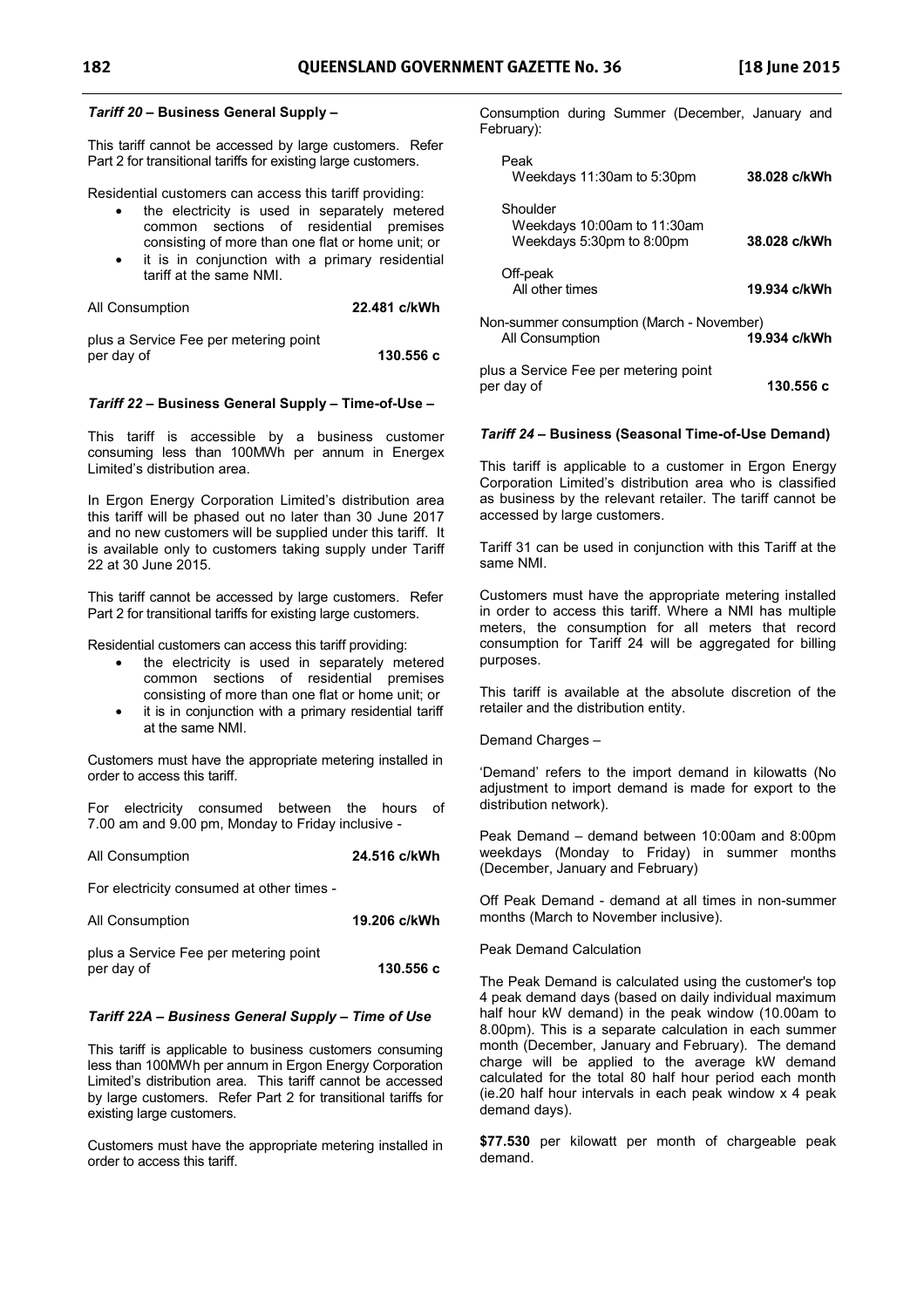Off Peak Demand Calculation

The Off Peak Demand Calculation uses the highest maximum kW demand in any single half hour at any time during each non-summer month (March to November inclusive). The off peak demand quantity is subject to a minimum chargeable demand of 3kW. The off peak demand charge does not apply in summer months.

Demand for all times non-summer months (March-November inclusive).

**\$11.550** per kilowatt per month of chargeable off-peak demand.

Energy Charge

All Consumption **14.029 c/kWh**

plus a Service Fee per metering point per day of **82.618 c**

Further applications of this tariff are described in Part 4 (Application of Tariffs for Customers on Notified Prices – General).

#### *Tariff 31* **– Night Rate (Super Economy) –**

Eligible customers can access this tariff providing it is in conjunction with a residential or business tariff at the same NMI at the discretion of the distribution entity.

This tariff is not available to large customers in Ergon Energy Corporation Limited's distribution area.

This tariff is applicable when electricity supply is:

- permanently connected to apparatus; or
- connected to apparatus by means of a socket-outlet as approved by the distribution entity; or
- permanently connected to specified parts of apparatus;

as set out below (but not applicable, except as described in (c) below, if provision has been made to supply such apparatus or the specified part thereof under a different tariff during the restricted period) -

(a) Electric storage water heaters with thermostatically controlled or continuously operating heating units and which comply with the construction and performance requirements of Australian Standard 1361 or 1056 or previous Standards superseded by these two Standards or similar electric water heaters which are approved for connection by the distribution entity.

Where the heating unit rating exceeds 1,800 watts, it shall not exceed 13.5 watts per litre of heat storage volume for heat exchange type water heaters or 15.5 watts per litre of rated hot water delivery for other storage type water heaters.

The following conditions shall apply to any booster heating unit fitted -

(i) its rating shall not exceed that of the main heating unit;

- (ii) it shall be connected so as to prevent it being energised simultaneously with the main heating unit;
- (iii) electricity consumed by the booster heating unit shall be metered under and charged at the tariff applicable to general power usage at the premises concerned;
- (iv) it shall be located in accordance with the provisions of the above Standards.
- (b) Solar-heated water heaters. Where the electric heating unit rating exceeds 1,800 watts, it shall not exceed 13.5 watts per litre of storage tank capacity. If a circulating water pump is fitted to the system, continuous supply will be available to the pump, and electricity consumed shall be metered under and charged at the tariff applicable to general power usage at the premises concerned.
- (c) One-shot boost for solar-heated water heaters with electric heating units as described in (b) above. A current held changeover relay may be fitted to the water heater to deliver, at the customer's convenience, a 'one-shot boost' supply to the electric heating element at times when supply is not available under this Tariff 31 (generally between the hours of 7.00 am and 10.00 pm). Such supply is subject to thermostatically controlled switchoff. Electricity consumed during operation of the one-shot boost shall be metered under and charged at the tariff applicable to general power usage at the premises concerned. Supply and installation of a current held changeover relay, including the cost of same, is the responsibility of the customer.

(Reference in this Tariff Schedule to a 'booster heating unit' does not mean a current held changeover relay which is capable of delivering a 'one-shot boost'.)

- (d) Heat pump water heaters. Where the rated electrical input, as shown on the nameplate, exceeds 1,800 watts, it shall not exceed 13.5 watts per litre of storage tank capacity.
- (e) Heatbanks. Booster heating units are permitted in heatbanks in which the main element rating is at least 2 kilowatts. The following conditions shall apply to any booster heating unit fitted –
	- (i) its rating shall not exceed 70 percent of the rating of the main heating unit;
	- (ii) it shall be connected so as to prevent it being energised simultaneously with the main heating unit;
	- (iii) electricity consumed by the booster heating unit shall be metered under and charged at the tariff applicable to general power usage at the premises concerned.
- (f) Electric Vehicles, at the discretion of the distributor.
- (g) Loads other than water heaters and heatbanks, but is not applicable -
	- (i) to arc or resistance welding plant;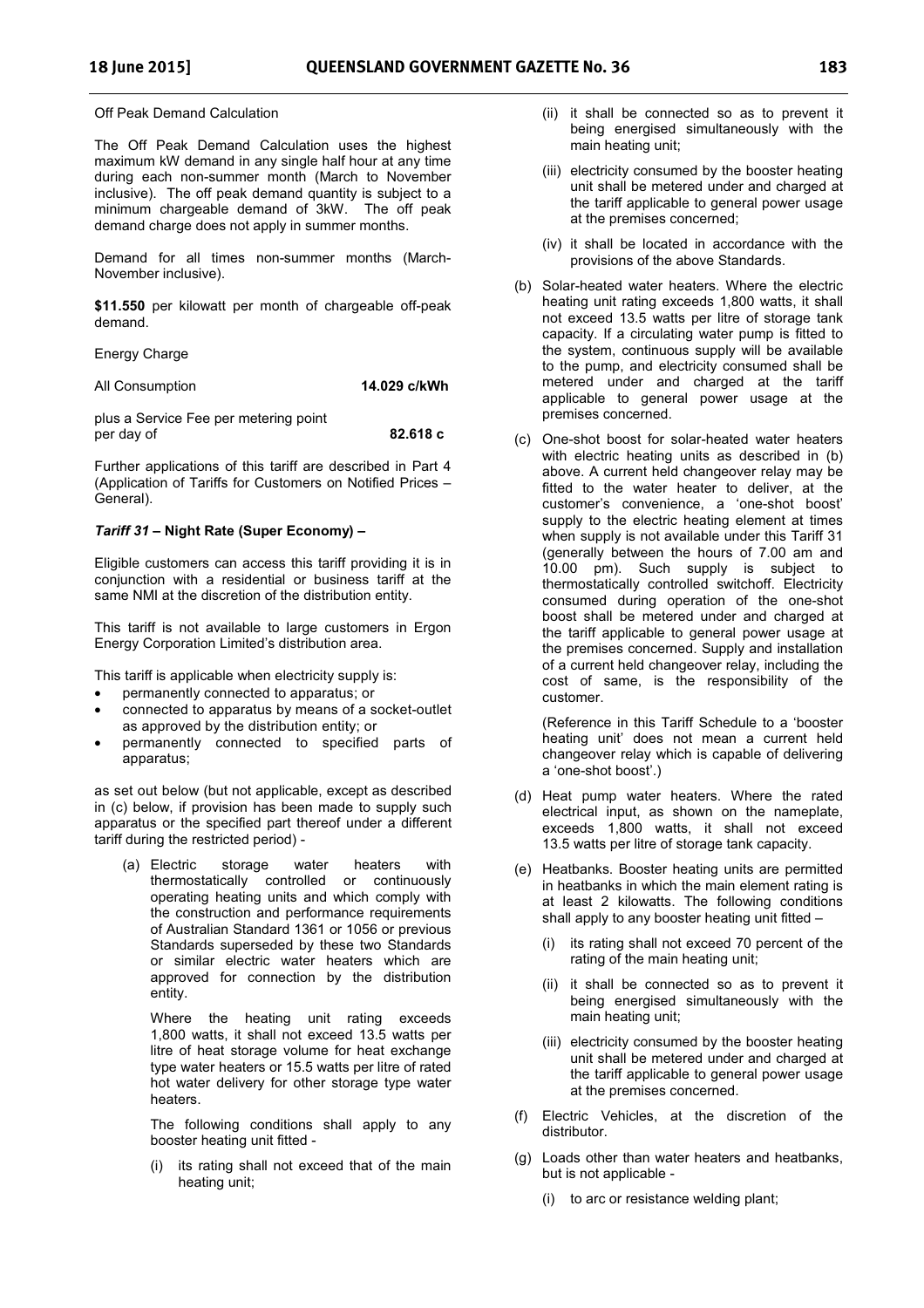(ii) where the apparatus is duplicated in order that supply may be obtained on a different tariff for the same purpose during the restricted period.

The distribution entity will provide and install load control equipment. Charges may apply for distribution services associated with the load control equipment. where the costs of the requested service are not included in the distribution entity's network charges.

Supply will be available for a minimum of 8 hours per day, but the times when supply is available is subject to variation at the absolute discretion of the distribution entity. In general, this supply will be between the hours of 10.00 pm and 7.00 am.

All Consumption **12.448 c/kWh** 

#### *Tariff 33* **– Controlled Supply (Economy) –**

Eligible customers can access this tariff providing it is in conjunction with a residential or business tariff at the same NMI at the discretion of the distribution entity.

This tariff is not available to large customers or in conjunction with Tariff 24 in Ergon Energy Corporation Limited's distribution area.

This tariff is applicable when electricity supply is:

- (a) connected to apparatus (e.g. pool filtration system) by means of a socket-outlet as approved by the distribution entity; or
- (b) permanently connected to apparatus as set out below (but not applicable if provision has been made to supply such apparatus under a different tariff in the periods during which supply is not available under this tariff) –
	- (i) Electric storage water heaters with thermostatically controlled or continuously operating heating units and which comply with the construction and performance requirements of Australian Standard 1361 or 1056 or previous Standards superseded by these two Standards or similar electric water heaters which are approved for connection by the distribution entity.

Where the heating unit rating exceeds 1,800 watts, it shall not exceed 13.5 watts per litre of heat storage volume for heat exchange type water heaters or 15.5 watts per litre of rated hot water delivery for other storage type water heaters.

- (ii) Solar-heated water heaters. Where the electric heating unit rating exceeds 1,800 watts, it shall not exceed 13.5 watts per litre of storage tank capacity.
- (iii) Heat pump water heaters. Where the rated electrical input, as shown on the nameplate, exceeds 1,800 watts, it shall not exceed 13.5 watts per litre of storage tank capacity.
- (iv) Electric Vehicles, at the discretion of the distributor.
- (v) As a sole supply tariff at the absolute discretion of the distribution entity.
- (vi) Other individual loads in domestic installations, but is not applicable –
	- to arc or resistance welding plant;
	- where the apparatus is duplicated in order that supply may be obtained on a different tariff for the same purpose during the restricted period.

The distribution entity will provide and install load control equipment. Charges may apply for distribution services associated with the load control equipment, where the costs of the requested service are not included in the distribution entity's network charges.

Supply will be available for a minimum of 18 hours per day, but the times when supply is available is subject to variation at the absolute discretion of the distribution entity.

All Consumption **18.872 c/kWh** 

#### *Tariff 41* **– Business Low Voltage General Supply (Demand) –**

This tariff cannot be accessed by large customers. Refer Part 2 for transitional tariffs for large customers.

#### **Demand Charge –**

**\$28.275** per kilowatt or **\$24.713** per kilovolt-ampere

per month of chargeable demand.

**Energy Charge –** 

All Consumption **10.838 c/kWh** 

plus a Service Fee per metering point per day of **619.146 c** 

The chargeable demand in any month shall be the maximum demand recorded in that month.

'Demand' shall mean the average demand over a period of 30 minutes, as measured on the distribution entity's meters. All customers in Ergon Energy Corporation Limited's distribution area will be charged for demand on a kilowatt basis.

Customers must have the appropriate metering installed in order to access this tariff.

#### *Tariff 44 –* **Business Over 100MWh per annum (Demand Small)**

This tariff can be accessed by customers classified as SAC >100MWh per annum by the distribution entity. The tariff is based on the Ergon Energy Corporation Limited network tariff of Demand Small.

A Standard Asset Customer - Large (SAC - Large) is a customer in Ergon Energy Corporation Limited's distribution area whose annual energy consumption generally exceeds 100MWh.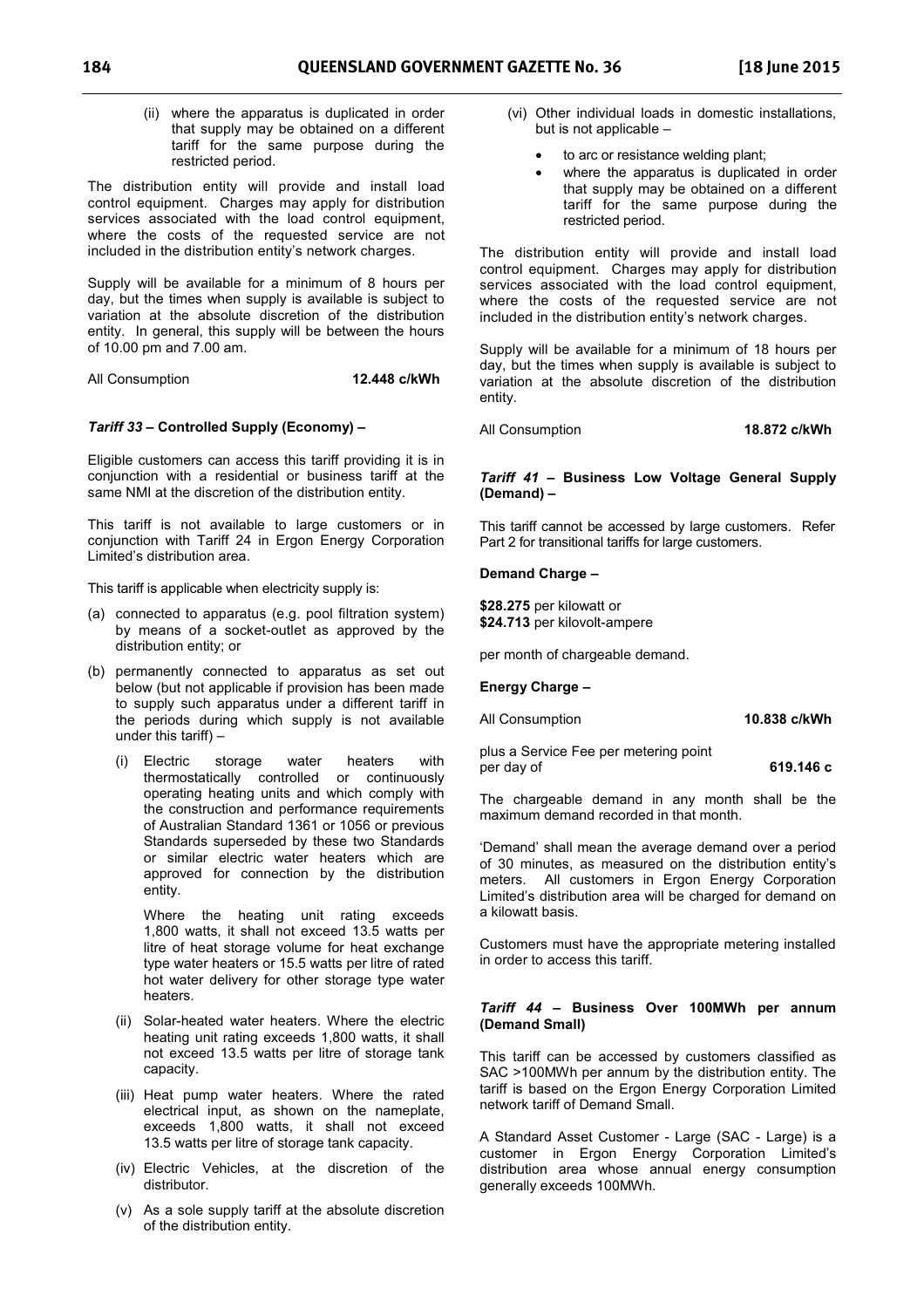This tariff cannot be used in conjunction with any other tariff at that NMI.

#### **Demand Charge –**

**\$37.730** per kilowatt per month of chargeable demand.

#### **Energy Charge –**

| All Consumption                       | 10.529 c/kWh |
|---------------------------------------|--------------|
| plus a Service Fee per metering point |              |

per day of **5,072.121 c** 

The chargeable demand charge in any month will be the kW amount by which a customer's metered monthly maximum demand is greater than the demand threshold applicable to this tariff which is 30 kW.

Where the monthly metered maximum demand is less than the demand threshold, the chargeable demand is set to zero and no demand charge is payable for that month.

'Demand' shall mean the average demand in kilowatts over a period of 30 minutes, as measured on the meters at that NMI.

Customers must have the appropriate metering installed in order to access this tariff.

#### *Tariff 45 –* **Business Over 100MWh per annum (Demand Medium)**

This tariff can be accessed by customers classified as SAC >100MWh per annum by the distribution entity. The tariff is based on the Ergon Energy Corporation Limited network tariff of Demand Medium.

A Standard Asset Customer - Large (SAC - Large) is a customer in Ergon Energy Corporation Limited's distribution area whose annual energy consumption generally exceeds 100MWh.

This tariff cannot be used in conjunction with any other tariff at that NMI

#### **Demand Charge –**

**\$31.618** per kilowatt per month of chargeable demand.

#### **Energy Charge –**

| 10.481 c/kWh<br>All Consumption |
|---------------------------------|
|---------------------------------|

| plus a Service Fee per metering point |              |
|---------------------------------------|--------------|
| per day of                            | 16,355.667 c |

The chargeable demand charge in any month will be the kW amount by which a customer's metered monthly maximum demand is greater than the demand threshold applicable to this tariff which is 120kW.

Where the monthly metered maximum demand is less than the demand threshold, the chargeable demand is set to zero and no demand charge is payable for that month.

'Demand' shall mean the average demand in kilowatts over a period of 30 minutes, as measured on the meters at that NMI.

Customers must have the appropriate metering installed in order to access this tariff.

#### *Tariff 46 –* **Business Over 100MWh per annum (Demand Large)**

This tariff can be accessed by customers classified as SAC >100MWh per annum by the distribution entity. The tariff is based on the Ergon Energy Corporation Limited network tariff of Demand Large.

A Standard Asset Customer - Large (SAC - Large) is a customer in Ergon Energy Corporation Limited's distribution area whose annual energy consumption generally exceeds 100MWh.

This tariff cannot be used in conjunction with any other tariff at that NMI

#### **Demand Charge –**

**\$27.295** per kilowatt per month of chargeable demand.

### **Energy Charge –**

All Consumption **10.623 c/kWh** 

plus a Service Fee per metering point per day of **43,728.599 c** 

The chargeable demand charge in any month will be applied to the kW amount by which a customer's metered monthly maximum demand is greater than the demand threshold applicable to this tariff which is 400 kW.

Where the monthly metered maximum demand is less than the demand threshold, the chargeable demand is set to zero and no demand charge is payable for that month.

'Demand' shall mean the average demand in kilowatts over a period of 30 minutes, as measured on the meters at that NMI.

Customers must have the appropriate metering installed in order to access this tariff.

#### **Tariff 47 – Business - High Voltage General Supply (Demand)**

This tariff can be accessed by customers classified as SAC >100MWh per annum by the distribution entity. The tariff is based on the Ergon Energy Corporation Limited network tariff of Demand High Voltage.

A Standard Asset Customer - Large (SAC - Large) is a customer in Ergon Energy Corporation Limited's distribution area whose annual energy consumption generally exceeds 100MWh.

This tariff cannot be used in conjunction with any other tariff at that NMI.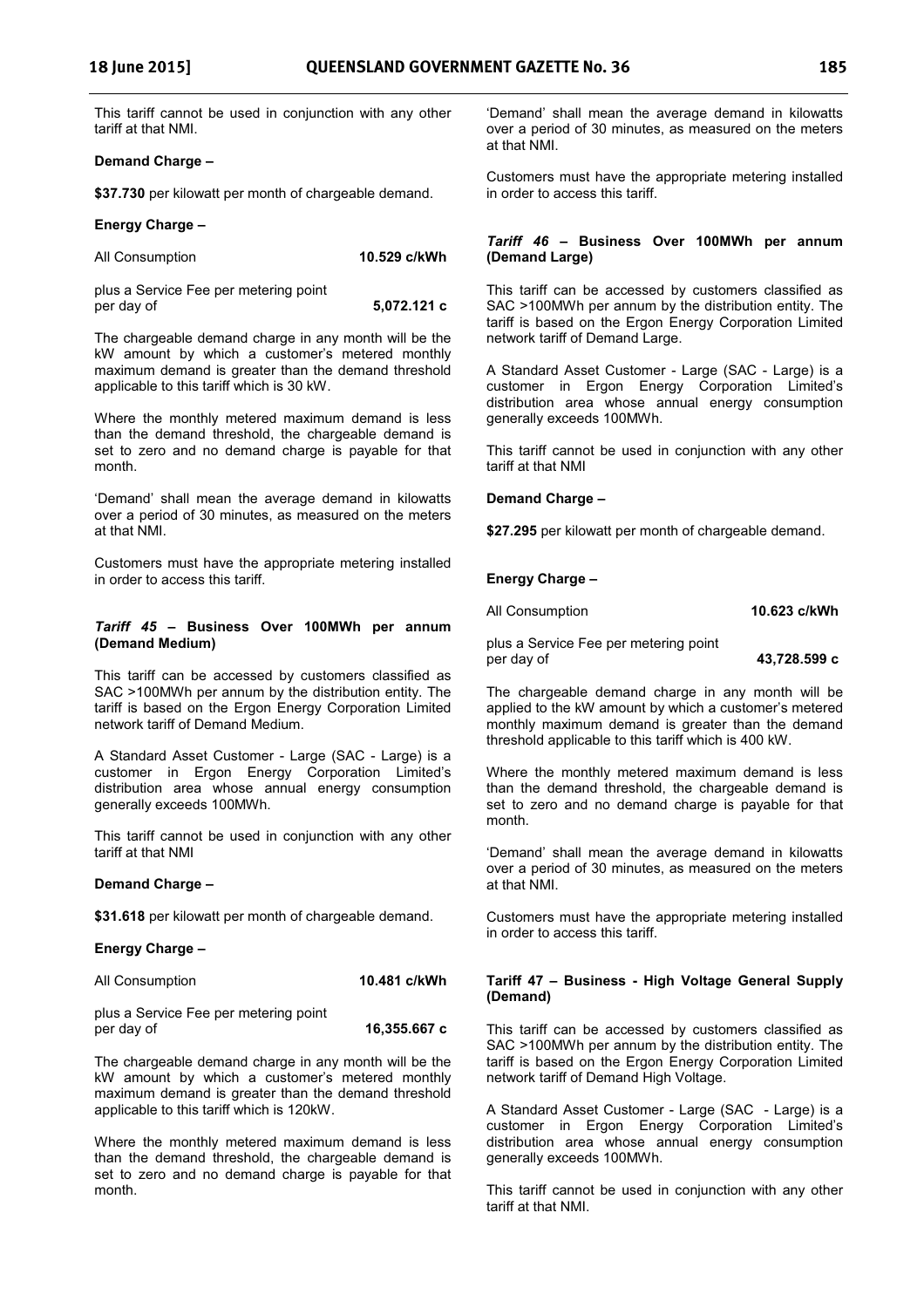This tariff cannot be accessed by large customers who are classified as Connection Asset Customers or Individually Calculated Customers by the distribution entity.

#### **Demand Charge –**

**\$24.302** per kilowatt per month of chargeable demand.

#### **Energy Charge –**

| All Consumption | 9.810 c/kWh |  |
|-----------------|-------------|--|
|                 |             |  |

plus a Service Fee per metering point per day of **39,017.184 c** 

The chargeable demand charge in any month will be applied to the kW amount by which a customer's metered monthly maximum demand is greater than the demand threshold applicable to this tariff which is 400 kW.

Where the monthly metered maximum demand is less than the demand threshold, the chargeable demand is set to zero and no demand charge is payable for that month.

'Demand' shall mean the average demand in kilowatts over a period of 30 minutes, as measured on the meters at that NMI.

Supply under this tariff will be at a standard high voltage, the level of which shall be prescribed by the distribution entity. Credits for high voltage supply are not applicable to this tariff.

Customers must have the appropriate metering installed in order to access this tariff.

#### *Tariff 48* **– Business - General Supply (>4 Gigawatt Hours (GWh)) (Demand)**

This tariff can only be accessed by large customers who are classified as Connection Asset Customers or Individually Calculated Customers by the distribution entity. The tariff is based on the Ergon Energy Corporation Limited network tariff of Demand High Voltage.

A Connection Asset Customer is a large business customer in Ergon Energy Corporation Limited's distribution area whose annual energy consumption generally exceeds 4GWh.

An Individually Calculated Customer is a large business customer in Ergon Energy Corporation Limited's distribution area whose annual energy consumption generally exceeds 40GWh.

This tariff cannot be used in conjunction with any other tariff at that NMI.

#### **Demand Charge –**

**\$24.302** per kilowatt per month of chargeable demand.

#### **Energy Charge –**

All Consumption **9.810 c/kWh** 

plus a Service Fee per metering point per day of **39,445.004 c** 

The chargeable demand charge in any month will be applied to the kW amount by which a customer's metered monthly maximum demand is greater than the demand threshold applicable to this tariff which is 400 kW.

Where the monthly metered maximum demand is less than the demand threshold, the chargeable demand is set to zero and no demand charge is payable for that month.

'Demand' shall mean the average demand in kilowatts over a period of 30 minutes, as measured on the meters at that NMI. Credits for high voltage supply are not applicable to this tariff.

Customers must have the appropriate metering installed in order to access this tariff.

#### *Tariff 50 – Business - Seasonal Time of Use Demand (over 100MWh per annum)*

This tariff can be accessed by customers classified as SAC >100MWh per annum by the distribution entity. The tariff is based on the Ergon Energy Corporation Limited network tariff of Seasonal Time of Use Demand for SAC Large.

A SAC - Large customer is a customer in Ergon Energy Corporation Limited's distribution area whose annual energy consumption generally exceeds 100MWh.

This tariff cannot be used in conjunction with any other tariff at that NMI.

Customers must have the appropriate metering installed in order to access this tariff.

The chargeable demand charge for peak and shoulder periods in any summer month (December, January or February) will be applied to the kW amount by which a customer's metered monthly maximum demand is greater than the demand threshold of 20 kW.

The chargeable demand charge for all other months (ie from March through to November) will be applied to the kW amount by which a customer's metered monthly maximum demand is greater than the demand threshold of 40 kW.

Where the monthly metered maximum demand is less than the demand threshold, the chargeable demand is set to zero and no demand charge is payable for that time period of that month.

'Demand' shall mean the average demand in kilowatts over a period of 30 minutes, as measured on the meters at that NMI.

#### **Demand Charges –**

Summer Demand (December, January and February) Weekdays 10:00am to 8:00pm

**\$54.642** per kilowatt per month of maximum metered demand exceeding 20 kilowatts**.**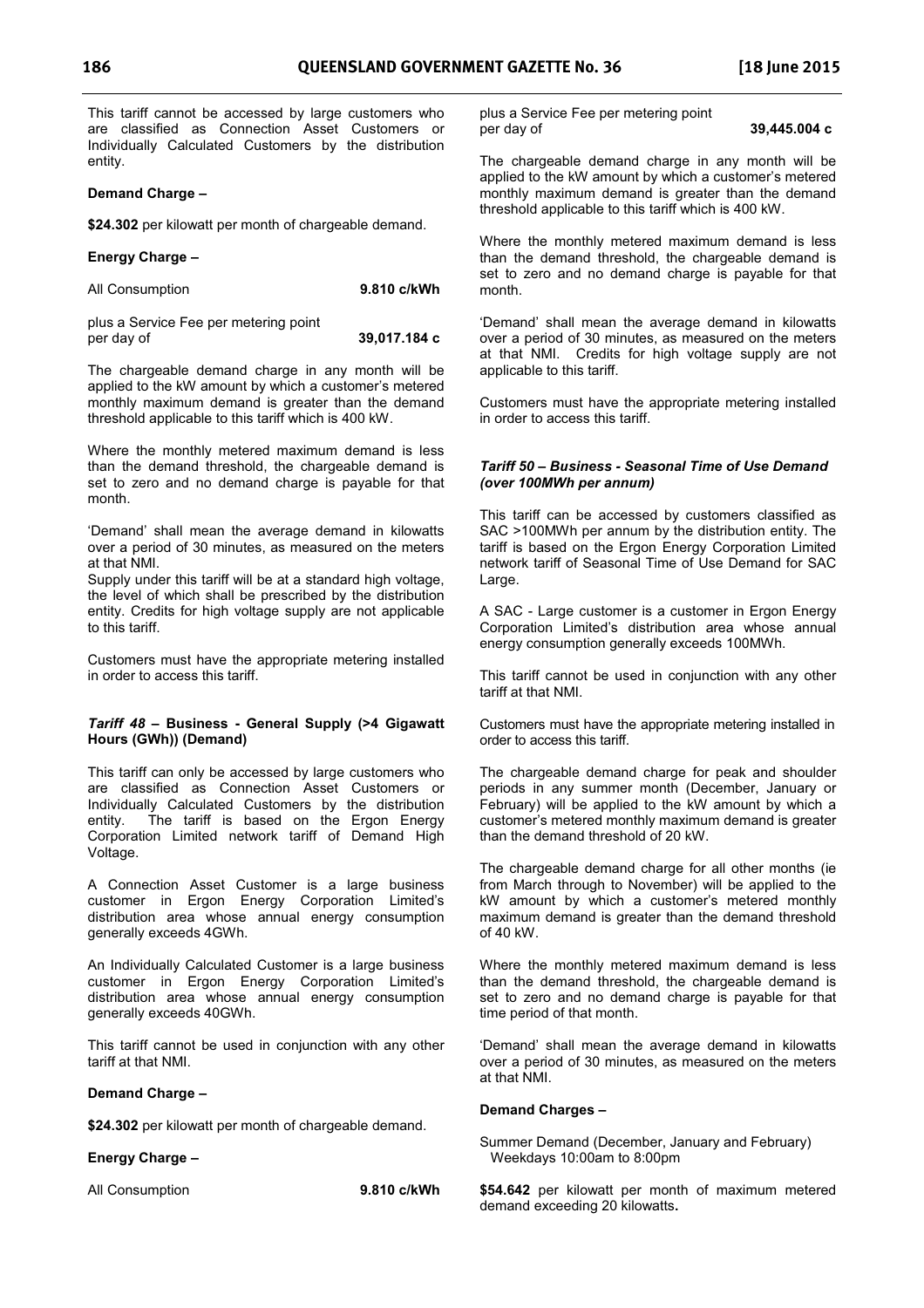Non-summer demand (March to November)

**\$15.790** per kilowatt per month of maximum metered demand exceeding 40 kilowatts.

#### **Energy Charge –**

All consumption during summer months (December,<br>January and February) 10.065 c/kWh January and February)

All consumption during non-summer months (March to November) **13.812 c/kWh**

plus a Service Fee per metering point per day of **4,431.208 c** 

#### **Part 2**

#### **TRANSITIONAL TARIFFS FOR NEW AND EXISTING CUSTOMERS**

The following tariffs are available as a transitional measure to assist new and existing customers in moving to standard business tariffs in the future. Transitional tariffs will be phased out no later than 30 June 2020.

#### *Tariff 20 (Large)* **– Business General Supply (Transitional)**

This transitional tariff is available to large customers in Ergon Energy Corporation Limited's distribution area and will be phased out no later than 30 June 2020.

This tariff cannot be accessed by small customers.

| 30.866 c/kWh |
|--------------|
| 63.100c      |
|              |

#### *Tariff 21* **– Business General Supply (Transitional)**

This transitional tariff will be phased out no later than 30 June 2020.

This tariff can only be accessed by a residential customer if it is in conjunction with a primary residential tariff at the same NMI.

This tariff shall not apply in conjunction with Tariff 20, 22, 22A, 24 or 62.

| First 100 kilowatt hours per month  | 41.818 c/kWh |
|-------------------------------------|--------------|
| Next 9,900 kilowatt hours per month | 39.291 c/kWh |
| Remaining kilowatt hours per month  | 29.911 c/kWh |
| plus a Minimum Payment per day of   | 61.538 c     |

#### *Tariff 22 - (Small and Large)* **– Business General Supply – Time-of-Use (Transitional)**

This transitional tariff will be phased out no later than 30 June 2020.

This tariff can only be accessed by a residential customer if it is in conjunction with a primary residential tariff at the same NMI.

Customers must have the appropriate metering installed in order to access this tariff.

For electricity consumed between the hours of 7.00 am and 9.00 pm, Monday to Friday inclusive -

| All Consumption | 40.902 c/kWh |
|-----------------|--------------|
|                 |              |

For electricity consumed at other times -

| All Consumption | 14.403 c/kWh |
|-----------------|--------------|
|                 |              |

plus a Service Fee per metering point per day of **151.652 c** 

#### *Tariff 37* **– Non-Domestic Heating – Time-of-Use (Obsolescent) –**

This tariff will be phased out no later than 30 June 2020. No new customers will be supplied under this tariff. It is available only to customers taking supply under Tariff 37 at 30 June 2007.

Applicable to permanently connected –

(a) Electric storage water heaters in non-domestic installations with thermostatically controlled or continuously operating heating units and which comply with the construction and performance requirements of Australian Standard 1361 or 1056 or previous Standards superseded by these two Standards or similar electric water heaters which are approved for connection by the distribution entity.

The heating unit rating shall not exceed 40.5 watts per litre of heat storage volume for heat exchange type water heaters or 46.5 watts per litre of rated hot water delivery for other storage type water heaters.

- (b) Apparatus for the production of steam.
- (c) Heating loads other than (a) and (b) above. The minimum total connected load under this section of this tariff is 4 kilowatts. Supplementary load that is permanently connected as an integral part of the installation may be supplied under this section provided that the aggregated rating of such supplementary load does not exceed 10 percent of the heating load.

| For electricity consumed between the<br>hours of 4.30 pm and 10.30 pm | 44.780 c/kWh |
|-----------------------------------------------------------------------|--------------|
| For electricity consumed between the<br>hours of 10.30 pm and 4.30 pm | 17.904 c/kWh |
| Minimum Payment per day of                                            | 25.141c      |

#### *Tariff 62* **- Farm - Time-of-Use (Transitional)**

This transitional tariff will be phased out no later than 30 June 2020.

This tariff can only be accessed by a residential customer if it is in conjunction with a primary residential tariff at the same NMI.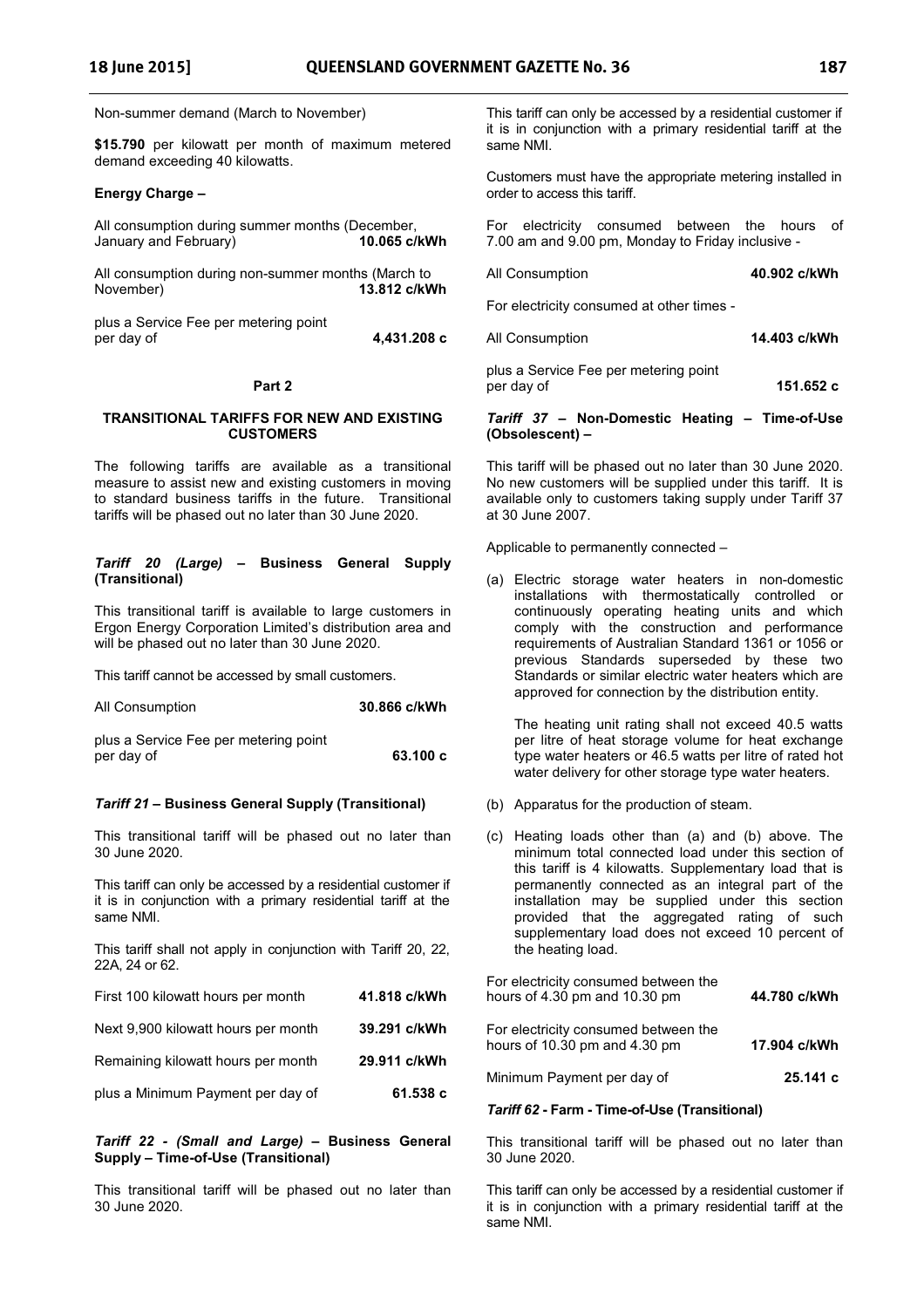This tariff shall not apply in conjunction with Tariff 20, 21, 22 22A or 24 at the same NMI.

For electricity consumed between the hours of 7.00 am and 9.00 pm, Monday to Friday inclusive –

| First 10,000 kilowatt hours per month | 39.411 c/kWh |
|---------------------------------------|--------------|
| Remaining kilowatt hours              | 33.328 c/kWh |
|                                       |              |

For electricity consumed at other times -

| All Consumption                       | 13.936 c/kWh |
|---------------------------------------|--------------|
| plus a Service Fee per metering point |              |
| per day of                            | 66.468 c     |

#### *Tariff 65* **- Irrigation - Time-of-Use (Transitional)**

This transitional tariff will be phased out no later than 30 June 2020.

This tariff can only be accessed by a residential customer if it is in conjunction with a primary residential tariff at the same NMI.

For electricity consumed in a fixed 12 hour daily pricing period (as agreed between the retailer and the customer from the range 7.00 am to 7.00 pm; 7.30 am to 7.30 pm; or 8.00 am to 8.00 pm) Monday to Sunday inclusive -

#### All Consumption **31.438 c/kWh**

For electricity consumed at other times –

| 17.316 c/kWh |
|--------------|
|              |

plus a Service Fee per metering point per day of **66.468 c** 

No alteration to the selected daily pricing period shall be permitted until a period of twelve months has elapsed from the previous selection.

#### *Tariff 66* **– Irrigation (Transitional)**

This transitional tariff will be phased out no later than 30 June 2020.

This tariff can only be accessed by a residential customer if it is in conjunction with a primary residential tariff at the same NMI.

**Annual Fixed Charge** (in respect of each point of supply) - per kilowatt of connected motor capacity used for irrigation pumping –

| First 7.5 kilowatts                                 | \$31.957 per kW |
|-----------------------------------------------------|-----------------|
| Remaining kilowatts                                 | \$96.085 per kW |
| Energy Charge -                                     |                 |
| All Consumption                                     | 16.478 c/kWh    |
| plus a Service Fee per metering point<br>per day of | 146.493 с       |

Minimum Annual Fixed Charge - As calculated for 7.5 kW (Note – 7.5 kW is equivalent to 10.05 h.p.)

Any customer taking supply under this tariff who requests a temporary disconnection will not be reconnected unless the outstanding balance of the Annual Fixed Charge for part of the year corresponding to the period of disconnection has been paid.

#### **Part 3**

#### **TARIFFS FOR UNMETERED SUPPLY INCLUDING STREET LIGHTS, TRAFFIC SIGNALS, WATCHMAN LIGHTING AND TEMPORARY SERVICES**

#### *Tariff 71 –* **Street Lights –**

Notified prices for Tariff 71, published in accordance with section 90 of the Electricity Act, will only apply in Ergon Energy Corporation Limited's distribution area.

Street lighting customers are as defined in Queensland legislative instruments, being State or local government agencies for street lighting loads.

Street lights are deemed to illuminate roads. In Queensland, there are two main types of roads, being:

- **Local government roads** roads for which a local government has control. These roads comprise land that is:
	- dedicated to public use as a road; or
	- developed for (or has as one of its main uses) the driving or riding of motor vehicles and is open to, or used by, the public; or
	- a footpath or bicycle path; or
	- a bridge, culvert, ford, tunnel or viaduct,

and excludes State-controlled roads and public thoroughfare easements; and

**State-controlled roads** – roads that are declared under the *Transport Infrastructure Act 1994* (Qld) to be a State-controlled road, for which the relevant Minister for that Act has control (i.e. of the Department of Transport and Main Roads).

All consumption will be determined in accordance with the metrology procedure issued by the Australian Energy Market Operator.

| All Consumption | 28.364 c/kWh |  |
|-----------------|--------------|--|
|                 |              |  |

| plus a Service Fee per lamp |        |
|-----------------------------|--------|
| per day of                  | 0.668c |

#### *Tariff 91* **- Other Unmetered Supply –**

Unmetered electricity supply is available to other small loads, as approved by the distribution entity

Unmetered Supply applies where:

- 1. the load pattern is predictable;
- 2. for the purposes of settlements, the load pattern (including load and on/off time) can be reasonably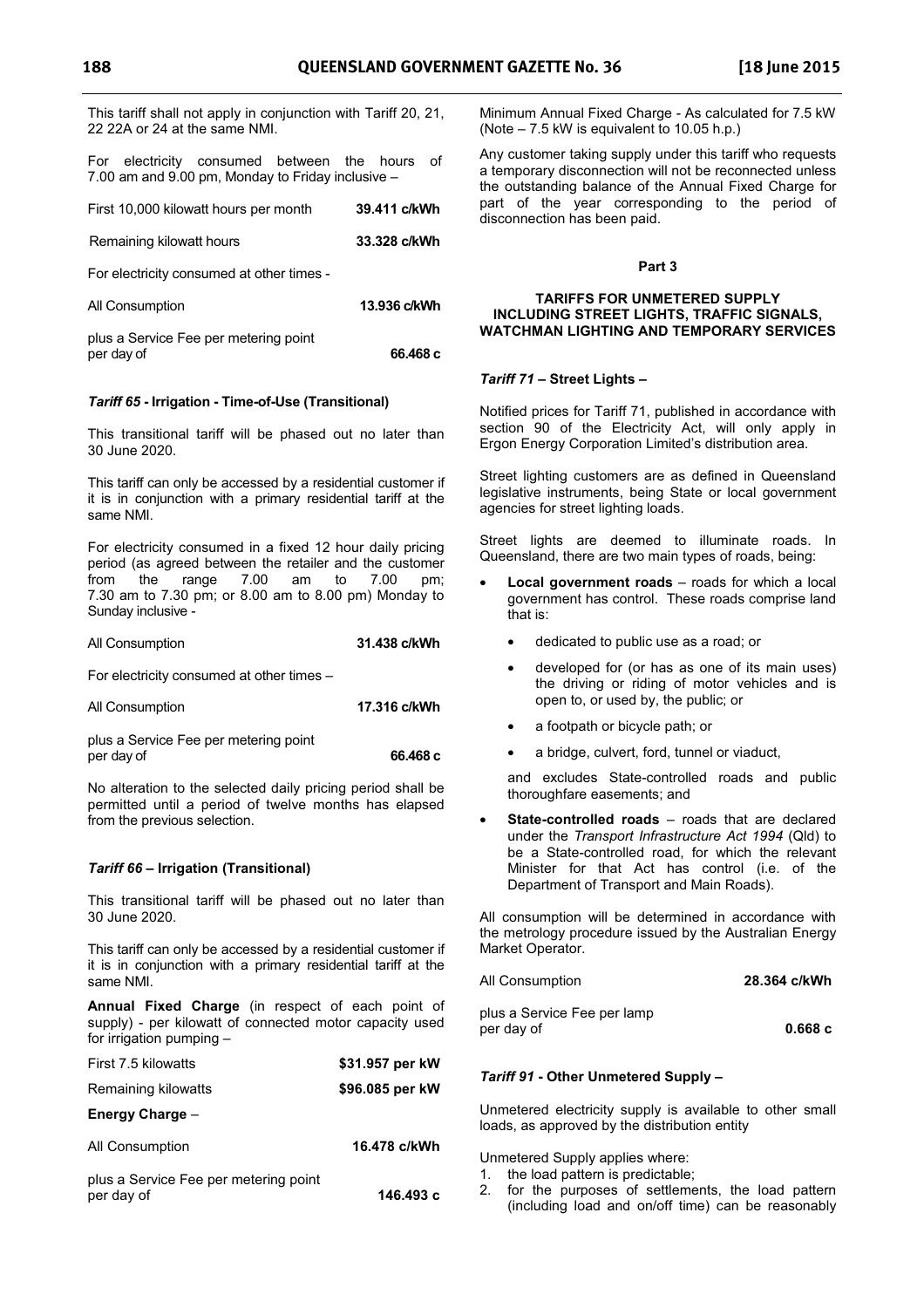calculated by a relevant method set out in the metrology procedure; and

- 3. it would not be cost effective to meter the connection point taking into account:
	- (i) the small magnitude of the load;
	- (ii) the connection arrangements; and
	- (iii) the geographical and physical location.

Charges are based on consumption determined by the distribution entity.

#### All Consumption **20.454 c/kWh**

Charges for installation, maintenance and removal of supply to an unmetered installation may apply in addition to the above charge for electricity supplied. These charges are unregulated.

#### **Part 4**

#### **APPLICATION OF TARIFFS FOR CUSTOMERS ON NOTIFIED PRICES – GENERAL**

Standard Contract Customers may choose to be charged on any of the tariffs that the retailer agrees are applicable to the customer's installation and provided that appropriate metering is in place.

Tariffs are applied to the electricity consumed at a connection point (as identified by a National Metering Identifier or NMI), as measured by the meter or meters at that connection point. The distribution entity is responsible for the establishment of connection points. Whilst customers have the ability to, at their expense if applicable, request additional meters at their connection point to enable particular tariff arrangements, the distribution entity will only create a new connection point where they have a legislative right or obligation to do so.

If there has been a material change of use at the customer's premises, such that the tariff on which the customer is being charged is no longer applicable, the retailer may require the customer to transfer to a tariff applicable to the changed use.

If a change to the customer's meter is required to support the applicability of a tariff to a customer, the customer may request the retailer to arrange for the required meter to be installed at the customer's cost.

For all tariffs customers have the option, on application in writing or another form acceptable to the retailer, of changing to any other tariff that the retailer agrees is applicable to the customer's installation. Customers shall not be entitled to a further option of changing to another tariff until a period of twelve months has elapsed from a previous exercise of option. However, a retailer at the request of a customer may permit a change to another tariff within a period of twelve months if –

- a tariff that was not previously in force is offered and such tariff is applicable to the customer's installation; or
- (ii) the change does not require a change to the customer's network tariff and the customer meets certain costs associated with changing to another tariff;

Customers previously supplied under tariffs which have now been discontinued or redesignated (whether by number, letter or name) in their distribution area will be supplied under other tariffs appropriate to their installations.

The date of effect of a tariff change will be:

- for customers previously supplied under tariffs which have now been discontinued or redesignated (whether by number, letter or name) - the date the tariff is discontinued or redesignated; or
- the date of the last meter read (provided it is an actual meter read, not an estimated meter read); or
- if field work is required to support the change in tariff (e.g. a new meter is required to be installed), the date the field work is completed.

#### **Billing information for application of monthly or annually based charges**

The monthly or annual charges shall be calculated pro rata having regard to the number of days in the billing cycle that supply was connected (days) and one-twelfth of 365.25 days (to allow for leap years). That is:

| $Pa =$ | 365.25                | $P \times 12$ x days, for monthly charges                                                                                                              |
|--------|-----------------------|--------------------------------------------------------------------------------------------------------------------------------------------------------|
| Pa =   | Р1<br>365.25          | x days, for annual charges                                                                                                                             |
| Where  | Pа<br>Р<br>P1<br>days | is the amount to be billed<br>is the monthly charge<br>is the annual charge<br>is the number of days in the billing<br>cycle that supply was connected |

#### **Supply Voltage**

#### **(a) Low Voltage**

Except where otherwise stated, the tariffs in Parts 1 and 2 will apply to supply taken at low voltage (480/240 volts or 415/240 volts, 50 Hertz A.C., as required by the distribution entity).

#### **(b) High Voltage**

#### **(i) Customer plant requirements**

By agreement between the customer and the distribution entity, supply may be given and metered at a standard high voltage, the level of which shall be prescribed by the distribution entity.

Where high voltage supply is given, a customer shall supply and maintain all equipment including transformers and high voltage automatic circuit breakers but excepting meters and control apparatus beyond the customer's terminals.

#### **(ii) Credits where L.V. tariff is metered at H.V.**

Where supply is given in accordance with (i) above and metered at high voltage then, except in cases where high voltage tariffs are determined or provided by agreement to meet special circumstances, the tariffs applied will be those pertaining to supply at low voltage ("the relevant tariff"), EXCEPT THAT, after billing the energy and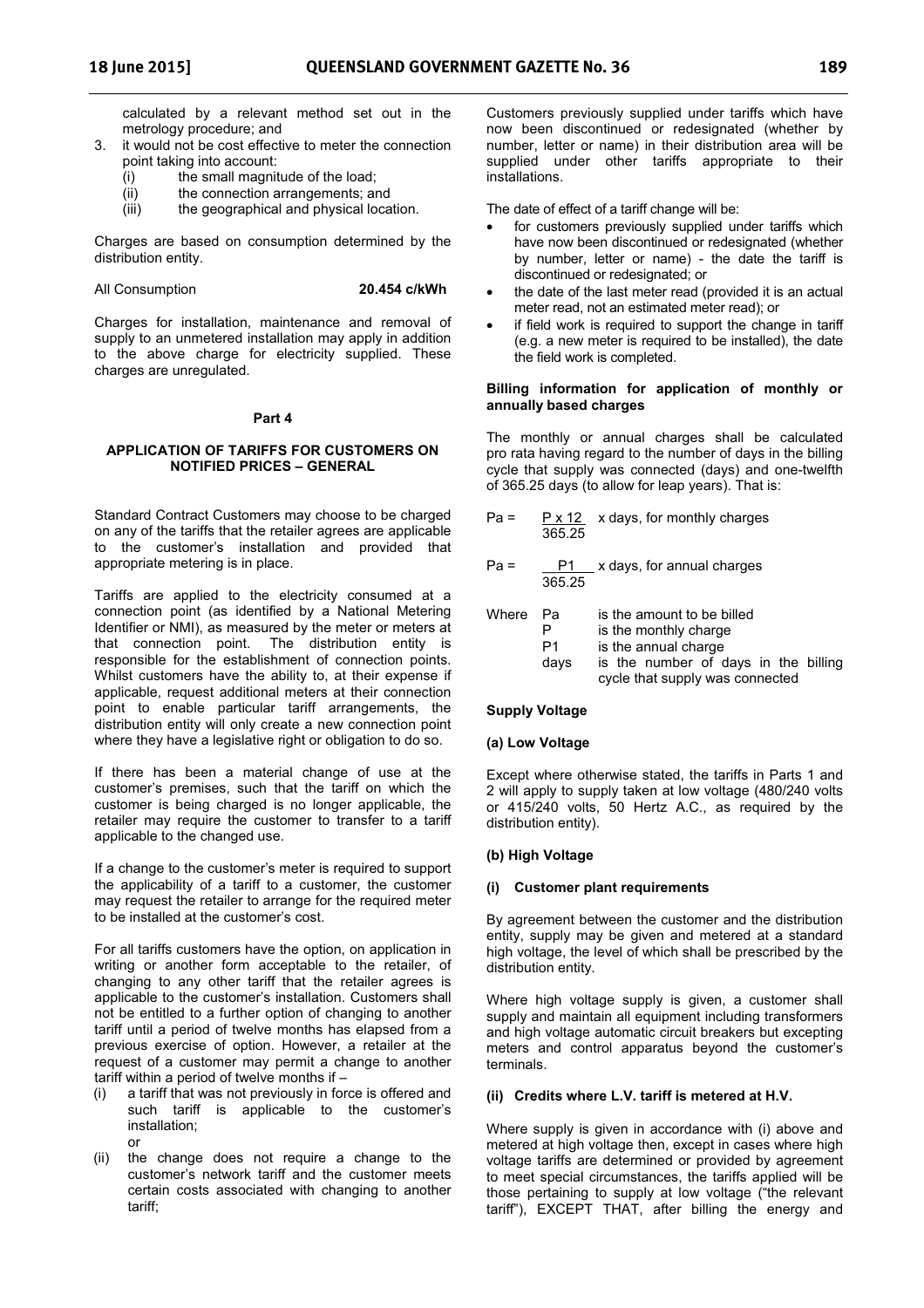demand components of the tariff, a credit will be allowed  $of -$ 

- 5 percent of the calculated tariff charge where supply is given at voltages of 11kV to 33 kV; and
- 8 percent of the calculated tariff charge where supply is given at voltages of 66 kV and above,

(provided that the calculated tariff charge after application of the credit must not be less than the Minimum Payment or other minimum charge calculated by applying the provisions of the relevant tariff.)

#### **Card-operated Meters in Remote Communities**

If a customer is an excluded customer (as defined in section 23 of the Electricity Act), the distribution entity may at its absolute discretion agree with:

- (a) the relevant local government authority on behalf of the customer; and
- (b) the customer's retailer, that the electricity consumed by the customer is to be measured and charged by means of a card-operated meter.

If, immediately prior to 1 July 2007, electricity being consumed by a customer at premises is being measured and charged by means of a card-operated meter, the electricity consumed at the premises may continue to be measured or charged by means of a card-operated meter.

The methodology for applying the appropriate tariffs to customers subject to card-operated meters is as follows:

- (a) If electricity supplied to a residential customer is measured and charged by means of a card-operated meter:
	- (i) for Tariff 11 (Residential Lighting, Power and Continuous Water Heating), all consumption shall be charged at the 'All Consumption' rate (**22.238 cents/kWh**), plus a Service Fee of **106.728 cents** per day shall apply;
	- (ii) for Tariff 31 (Night Rate Super Economy), all consumption shall be charged at the 'All Consumption' rate (**12.448 cents/kWh**); and
	- (iii) for Tariff 33 (Controlled Supply Economy), all consumption shall be charged at the 'All Consumption' rate (**18.872 cents/kWh**).
- (b) If electricity supplied to a business customer is measured and charged by means of a card operated meter, all consumption shall be charged at the 'All Consumption' rate under Tariff 20 (General Supply) (**22.481 cents/kWh**), plus a Service Fee of **130.556 cents** per day shall apply.

### **Other Retail Fees and Charges**

A retailer may charge its Standard Contract Customers the following:

- (a) if, at a customer's request, the retailer provides historical billing data which is more than two years old – a maximum of **\$30**;
- (b) retailer's administration fee for a dishonoured payment – a maximum of **\$15**; and
- (c) financial institution fee for a dishonoured payment no more than the **fee incurred** by the retailer.

#### **Part 5**

#### **CONCESSIONAL APPLICATIONS OF TARIFFS 11, 12, 12A and 14 (RESIDENTIAL)**

**The following tariffs are available to customers which satisfy the criteria set out in any one of A, B or C, below:** 

- (i) Tariff 11 and Tariff 12 in Energex Limited's distribution area.
- (ii) Tariff 11, Tariff 12A and Tariff 14 in Ergon Energy Corporation Limited's distribution area.

**A. Those separately metered installations where all electricity consumed is used in connection with the provision of a Meals on Wheels service or for the preparation and serving of meals to the needy and for no other purpose.** 

#### **B. Charitable residential institutions which comply with all the following requirements—**

- (a) Domestic Residential in Nature. The total installation, or that part supplied and separately metered, must be domestic residential (i.e. it must include the electricity usage of the cooking, eating, sleeping and bathing areas which are associated with the residential usage). Medical facilities, e.g. an infirmary, which are part of the complex may be included as part of the total installation; and
- (b) Charitable and Non-Profit. The organisation must be:
	- (i) a deductible gift recipient under section 30-227(2) of the *Income Tax Assessment Act 1997* to which donations of \$2.00 and upwards are tax deductible; and
	- (ii) a non-profit organisation that:
		- A. imposes no scheduled charge on the residents for the services or accommodation that is provided (i.e. organisations that provide emergency accommodation facilities for the needy); or
		- B. if scheduled charges are made for the services or accommodation provided, then all residents must be pensioners or, if not pensioners, persons eligible for subsidised care under the *Aged Care Act 1997* or the *National Health Act 1953*.

#### **C**. **Organisations providing support and crisis accommodation which comply with the following requirements—**

The organisation must:

(a) meet the eligibility criteria of the Specialist Homelessness Services (formerly known as Supported Accommodation Assistance Program) administered by the State Department of Housing and Public Works and is therefore eligible to be considered for funding under this program. (Funding provided to organisations under the Specialist Homelessness Services is subject to Part 3, Sections 10 to 13 inclusive, of the *Family Services Act 1987*); and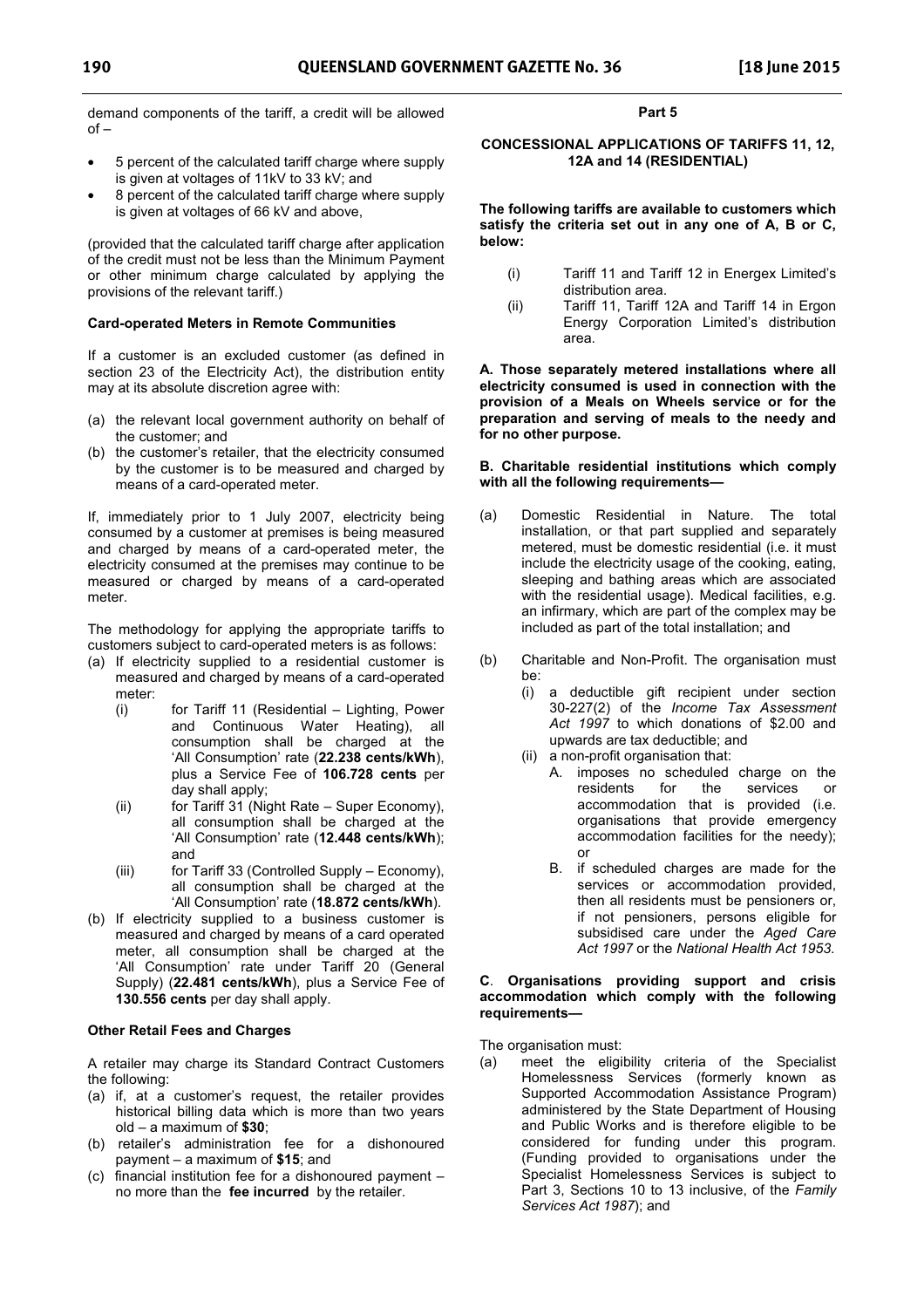(b) be a deductible gift recipient under section 30-227(2) of the *Income Tax Assessment Act 1997* to which donations of \$2.00 and upwards are tax deductible.

#### **Part 6**

#### **RELIEF FROM ELECTRICITY CHARGES WHERE DROUGHT DECLARATION IN FORCE**

#### **Customers of Ergon Energy Queensland Pty Ltd**

A Standard Contract Customer of Ergon Energy Queensland Pty Ltd who is a farmer in a drought declared area or whose property is individually drought declared under Queensland Government administrative processes may be eligible for one or more of the following forms of relief from electricity charges:

#### **(A) Waiving of Fixed Charge Components of Electricity Charges**

If a customer of Ergon Energy Queensland Pty Ltd who is a farmer in a drought declared area or whose property is individually drought declared, does not have access to, or has severely restricted access to, farm or irrigation water, the fixed components of the customer's electricity charges shall be waived. These fixed charge components include annual fixed charges under Tariff 66, service fees, and minimum payments, but exclude minimum demand charges.

Provided the drought declaration remains operative, the waiver applies to all eligible fixed charges applicable to any account being used for pumping water for farm or irrigation purposes. The waiver shall continue to apply until the drought declaration is revoked.

#### **(B) Deferral of Payment**

If a customer of Ergon Energy Queensland Pty Ltd who is a farmer in a drought declared area or whose property is individually drought declared cites financial difficulties as a result of the drought, the customer is entitled to defer payment of the customer's electricity accounts relating to farm consumption.

Ergon Energy Queensland Pty Ltd may charge interest on deferred accounts. However, the rate of any interest charged must not be more than the Bank Bill reference rate for 90 days, as published on the first business day of each quarter.

Subject to the maximum rate of interest that may be charged, the terms of the deferred payment and the repayment of deferred amounts following revocation of the drought declaration will be as agreed between Ergon Energy Queensland Pty Ltd and the customer concerned.

#### **Eligibility for Relief**

A customer of Ergon Energy Queensland Pty Ltd seeking relief from electricity charges on the basis that the customer is a farmer who is in a drought declared area or whose property is individually drought declared, must apply in writing to Ergon Energy Queensland Pty Ltd.

If required by Ergon Energy Queensland Pty Ltd, the customer must provide:

- (a) evidence that the customer's property is in a drought declared area or is individually drought declared, including the effective date of such drought declaration;
- (b) evidence of the water pumping restrictions applicable to the customer's property; and
- (c) for tariffs other than Tariffs 62, 65 and 66, a Statutory Declaration stating the specific account(s), and that the connection is being used primarily for pumping water for farm or irrigation purposes; and/or
- (d) a Statutory Declaration stating that the customer is experiencing financial difficulties as a result of the drought, the specific account(s) and that the connection is being used primarily for farm purposes.

#### **Customers of other retailers**

Customers of retailers other than Ergon Energy Queensland Pty Ltd who are farmers in drought declared areas or who have a property which is individually drought declared under Queensland Government administrative processes can apply directly to the Department of Energy and Water Supply for reimbursement of the fixed charge components of the customer's electricity charges.

These fixed charge components include annual fixed charges under Tariff 66, service fees, and minimum payments, but exclude minimum demand charges.

Provided the drought declaration remains operative, the reimbursement applies to all eligible fixed charges applicable to any account being used for pumping water for farm or irrigation purposes and ceases once the drought declaration is revoked.

> © The State of Queensland 2015 Copyright protects this material. Reproduction inquiries should be addressed to: Gazette Advertising, GPO Box 2457, Brisbane QLD, 4001

> > $\overline{\phantom{a}}$  ,  $\overline{\phantom{a}}$  ,  $\overline{\phantom{a}}$  ,  $\overline{\phantom{a}}$  ,  $\overline{\phantom{a}}$  ,  $\overline{\phantom{a}}$  ,  $\overline{\phantom{a}}$  ,  $\overline{\phantom{a}}$  ,  $\overline{\phantom{a}}$  ,  $\overline{\phantom{a}}$  ,  $\overline{\phantom{a}}$  ,  $\overline{\phantom{a}}$  ,  $\overline{\phantom{a}}$  ,  $\overline{\phantom{a}}$  ,  $\overline{\phantom{a}}$  ,  $\overline{\phantom{a}}$ BRISBANE 18 June 2015